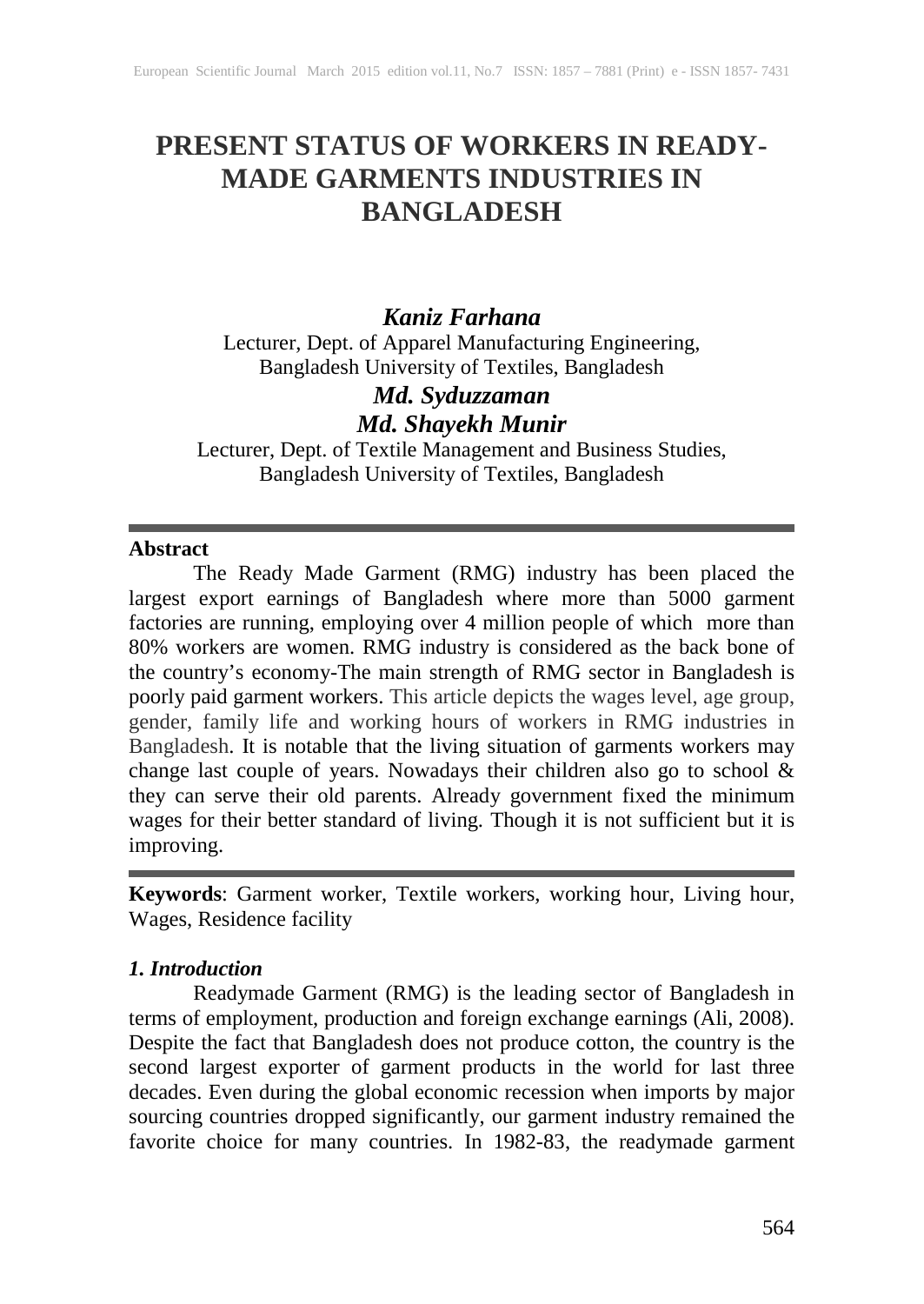sector had a 1.1% stake in the total export. In 2013-14 this grew to 79.63%.It makes up of GDP (Mahmud, 2012). The apparel industry took the export earnings from USD 31.57 million in 1983 to USD 21.5 billion in 2013 (BGMEA, Members' Directory 2013-2014). However, there was no magic wand that helped the sector to come to today's position; rather various factors act as impetus for steady growth of RMG sector in Bangladesh. It is still surprising to many that how the garment industry in Bangladesh continues to show robust performance even sometimes rowing against the tide. There are number of reasons why Bangladesh has been a favorite sourcing destination to international customers.

With confidence, determination and hard work the apparel industry started its journey in 1980s and has come to today's position. The industry emerged at the time when Bangladesh began its struggle for achieving economic emancipation and leading the country to prosperity with its limited resources. That time jute industry was the major export product, which contributed to the herculean task of rebuilding the war-ravaged country. But the 'Golden Fiber' lost its golden days. The readymade garment (RMG) sector emerged after that, which within a short span of time appeared to be crucial to our economy as a source of export earnings and employment generation. In 1980, there were 50 in the country and they employed a few thousand (Kabeer and Mahmud, 2004). At present there are 5,400 factories in the country and over four million workers (BGMEA, Members' Directory 2013-2014). Garment factories in Bangladesh are expanded mainly on the easy availability of labor especially of the female labor accessibility. The RMG industry created employment opportunities i.e. especially for female workers and now this sector is considered as one of the main sources of employment for female workers of Bangladesh. This industry has provided the largest employment opportunities for women in the industrial sector where more than 85 percent of the production workers are women (Islam and Zahid, 2012).

Kabeer (2000) in his study examined that the majority of women workers rated their access to employment in the garment factories in positive terms because of its improvement on what life had been like before. Paul-Majumder (2003) conducted a study on the physical and mental health status of garment workers and how problem affect labour productivity, competitiveness of the garment industry in the world market and the working life of the workers, particularly of female workers. However, employers prefer female workers not only because they are cheaper and abundantly available, but also because they are more vulnerable, docile and manageable than male workers. They accept without protest the flexible terms of employment and are also seen less likely to be organized and susceptible to "anti-management propaganda" from outside (Khan 2001).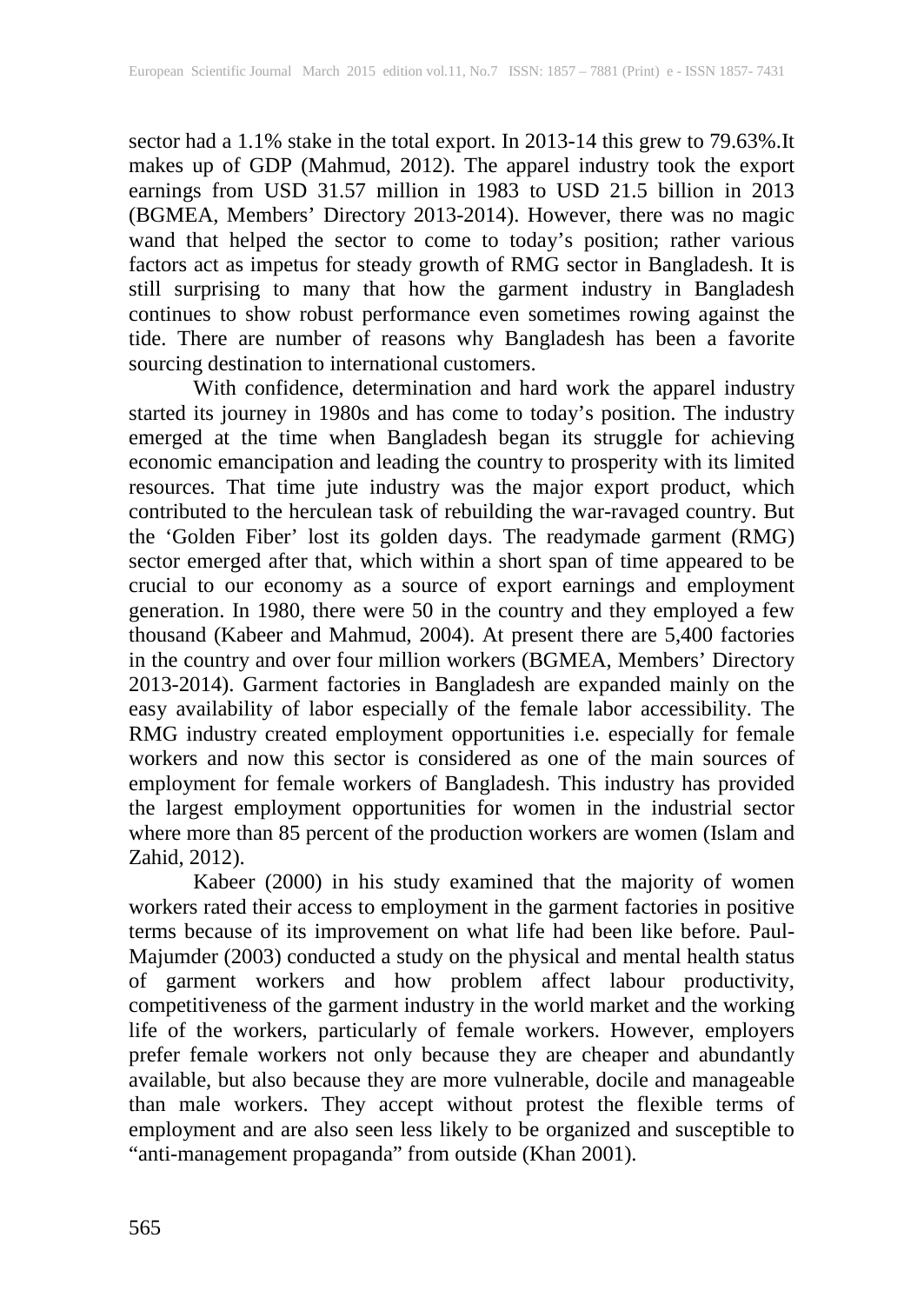One of the most important factors that caused the rapid development of RMG industry in Bangladesh is the population. Whether population is a boon or bane for a country depends largely on how it is managed and utilized. Besides, the prospect of a country's economy hugely depends on the management of its population. The populace has appeared to be the blessing for Bangladesh as it is the driving force behind success of RMG industry, which requires a good number of workforces. The demographic profile of Bangladesh's population has helped the apparel industry to thrive. Most of the female workers are very young & their average is below 30 years (Md. Mehedi, 2014). The vibrant and young population of this country is the major strength of RMG sector.

Garments & textile workers are the lifeblood of our apparel industry. So, after some recent unfortunate accidents in our RMG sector, several initiatives have been taken to improve working conditions in garment factories. Both national and international organizations are making concerted efforts to improve working conditions in garment factories and significant progress has been made in this regard.

Also present government improve their salary to improve their living standard, their children now can go to school. Here data has been collected from different garments industry & taken workers opinion directly to understand their feelings about the change.

# **The aim of this study is to access the present conditions of garment workers in Bangladesh especially in Dhaka & Gazipur area.** *2. Methodology*

For assessing the family condition of textile & garment worker, a survey was conducted in the Dhaka & Gazipur city. Workers were selected as sample from knit garments manufacturing unit. The survey covered total number of 90 respondents, which were drawn from 5 factories situated in different locations of Dhaka (Padma Polycotton Knit Fabrics LTD) & Gazipur (Renaissance Apparels LTD, Southern Garments, Fashion House Millennium, Cotton Mart LTD) area using a convenient sampling technique. Data were collected during 02 January to 20January, 2015 where a selfconstructed questionnaire was used to collect primary data considering the objective of the study. The questionnaire chart related with workers family condition. These included age, sex, marital status, family members, residence environment, children study, transportation facilities, wage, overtime and children status, income and expenses problems, recreation facility within salary. Simple statistical technique like frequency distribution, percentage of frequency was used to analyze the collected data.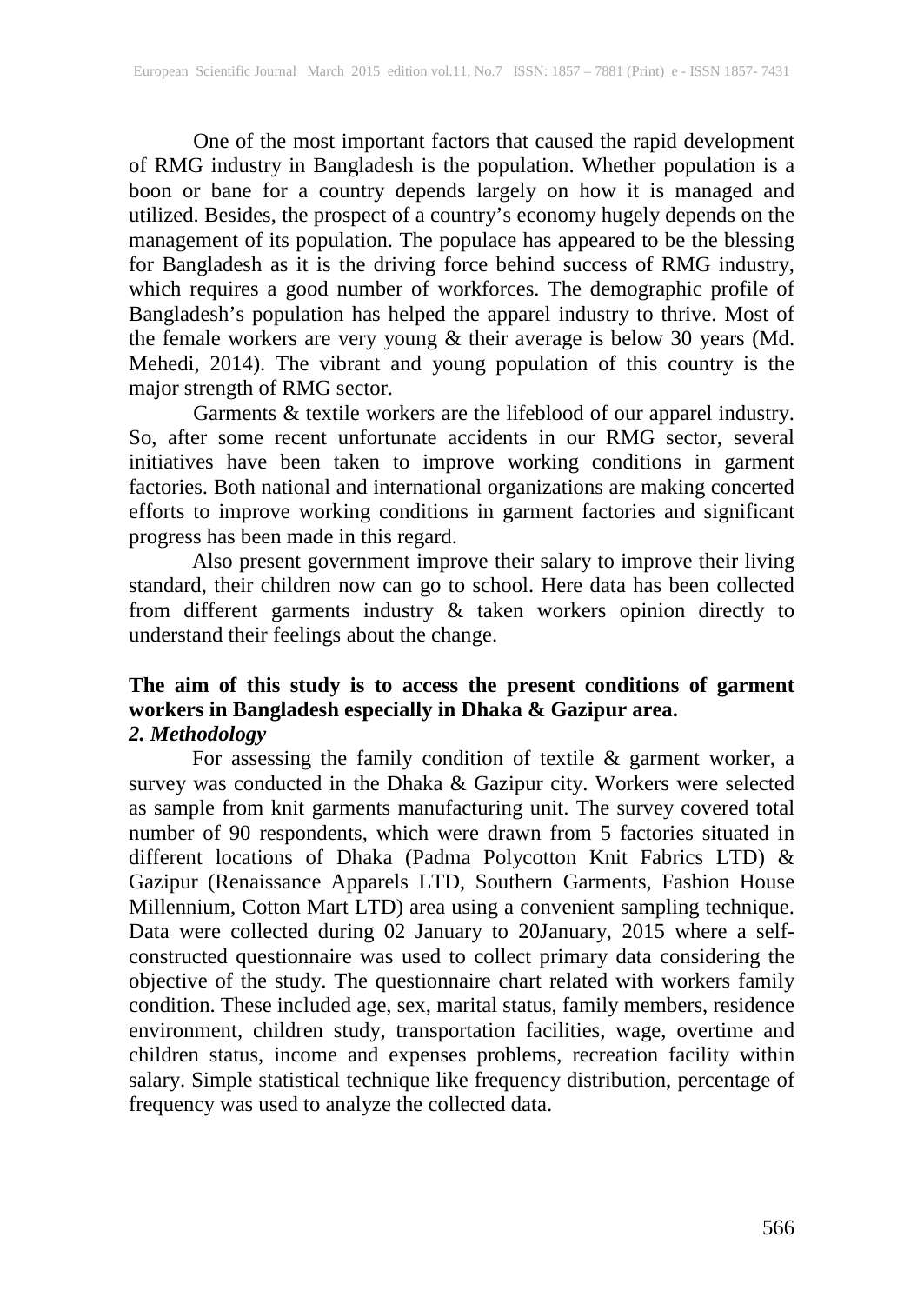# **3. Result and discussion**

### **3.1 Age group wise workers**

Most of the workers are very young. The result shows that most of workers are aged in between 22-25 years which is the about 42.22% of the total (Table 1).

| Characteristics   | Categories | Respondents | Percentage |
|-------------------|------------|-------------|------------|
| Age group (years) | 18-21      | 20          | 22.22      |
|                   | $22 - 25$  | 38          | 42.22      |
|                   | 26-29      | 25          | 27.77      |
|                   | $30 - 33$  | h           | 6.67       |
|                   | 34-37      |             |            |

**Table 1: Percentage of Workers as per age Group**.



**Figure 1: Percentage of Workers as per age Group.**

This implies that workers cannot work in the garment fully for long time because of occupational hazards and the employers do not prefer aged experienced workers in the factories may be to reduce cost by employing fresh workers at low remuneration.

#### **3.2 Gender wise workers.**

Maximum 42.22% workers are from 22-25 years old which create great empowerment to RMG sector. This energetic worker just change the development & they contribute greatly in country's GDP growth.

In garment industry 66.66% workers are female where 33.33% workers are male, which means garment industry empowered by women shown in Table 2.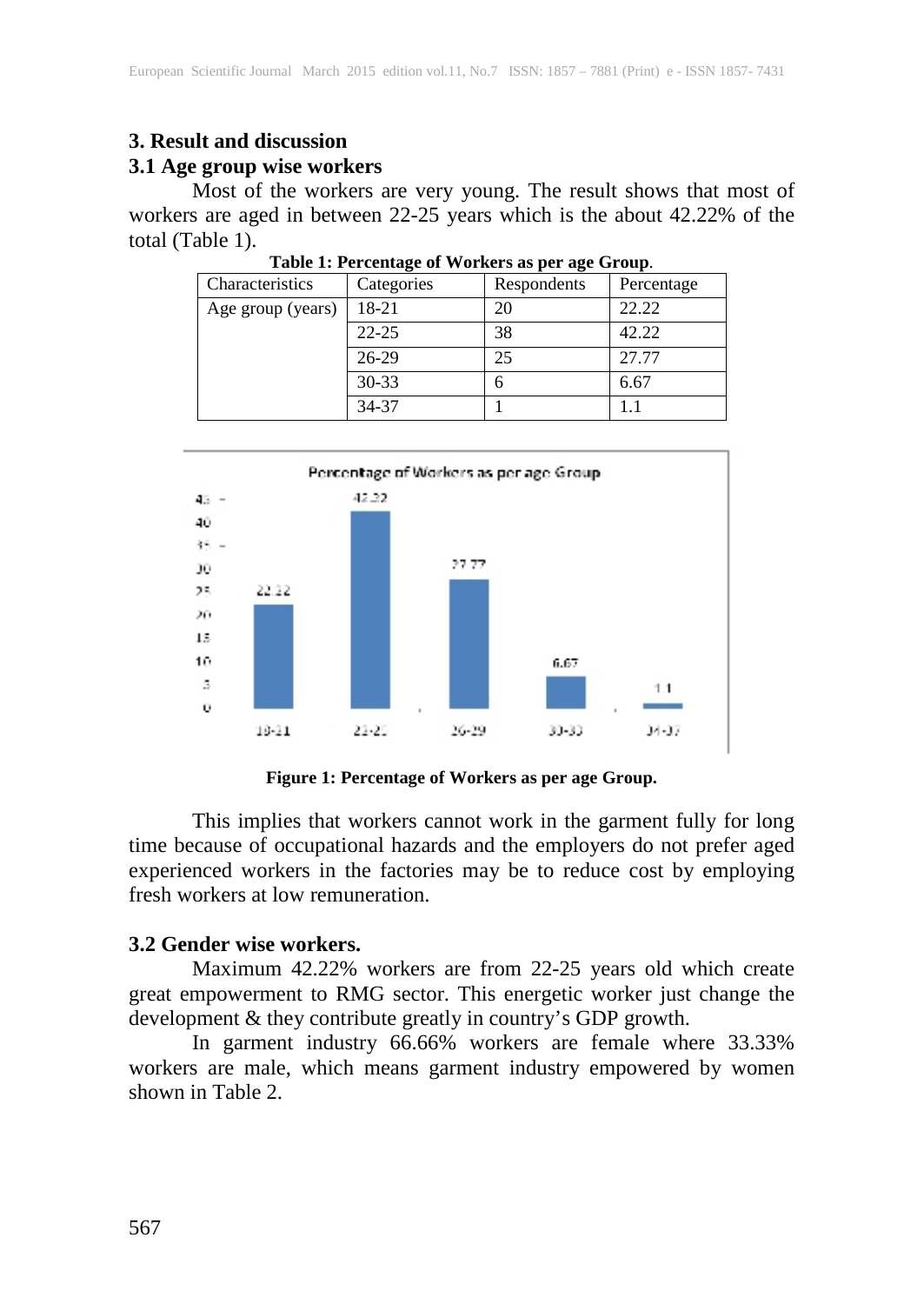| Table 2: Percentage of Workers as per Gender.                                   |        |    |       |  |  |
|---------------------------------------------------------------------------------|--------|----|-------|--|--|
| <b>Respondents</b><br><b>Characteristics</b><br><b>Percentage</b><br>Categories |        |    |       |  |  |
| Gender                                                                          | Male   |    | 33.33 |  |  |
|                                                                                 | Female | 60 | 66.66 |  |  |



**Figure 2: Percentage of Workers as per Gender.**

Also before 20 years back the ratio of man & woman working in Bangladesh is 9:1. Just unbelievable development occurs in this sector. It is now a dream ratio for women workers. There is a great contribution towards national economy. GDP now just depends on these women workers.

#### **3.3 Schooling and family of workers**

It is very hopeful that all the children of garment workers are now going to school with dress, books as well as essential things. Unbelievable contribution towards worker's parents now. If we see the statistics some years ago of their lifestyle and their parents' lifestyle, it was very poor in shape; they couldn't take regular food & wear dress. But nowadays after their revised salary; now they can help their parents continuously, not only this they provide them festival dress (Table 3).

| <b>Characteristics</b> | <b>Categories</b> | <b>Respondents</b> | Percentage |
|------------------------|-------------------|--------------------|------------|
| Children               | School            | 90                 | 100        |
|                        | <b>Book</b>       | 90                 | 100        |
|                        | <b>Dress</b>      | 81                 | 90         |
| Parents                | Food              | 54                 | 60         |
|                        | Monthly amount    | 81                 | 90         |
|                        | <b>Dress</b>      | 45                 | 50         |
|                        | Festival amount   | 27                 | 30         |

| Table 3: Percentage of Workers as per Contribution towards their Children & Parents |  |  |  |
|-------------------------------------------------------------------------------------|--|--|--|
|                                                                                     |  |  |  |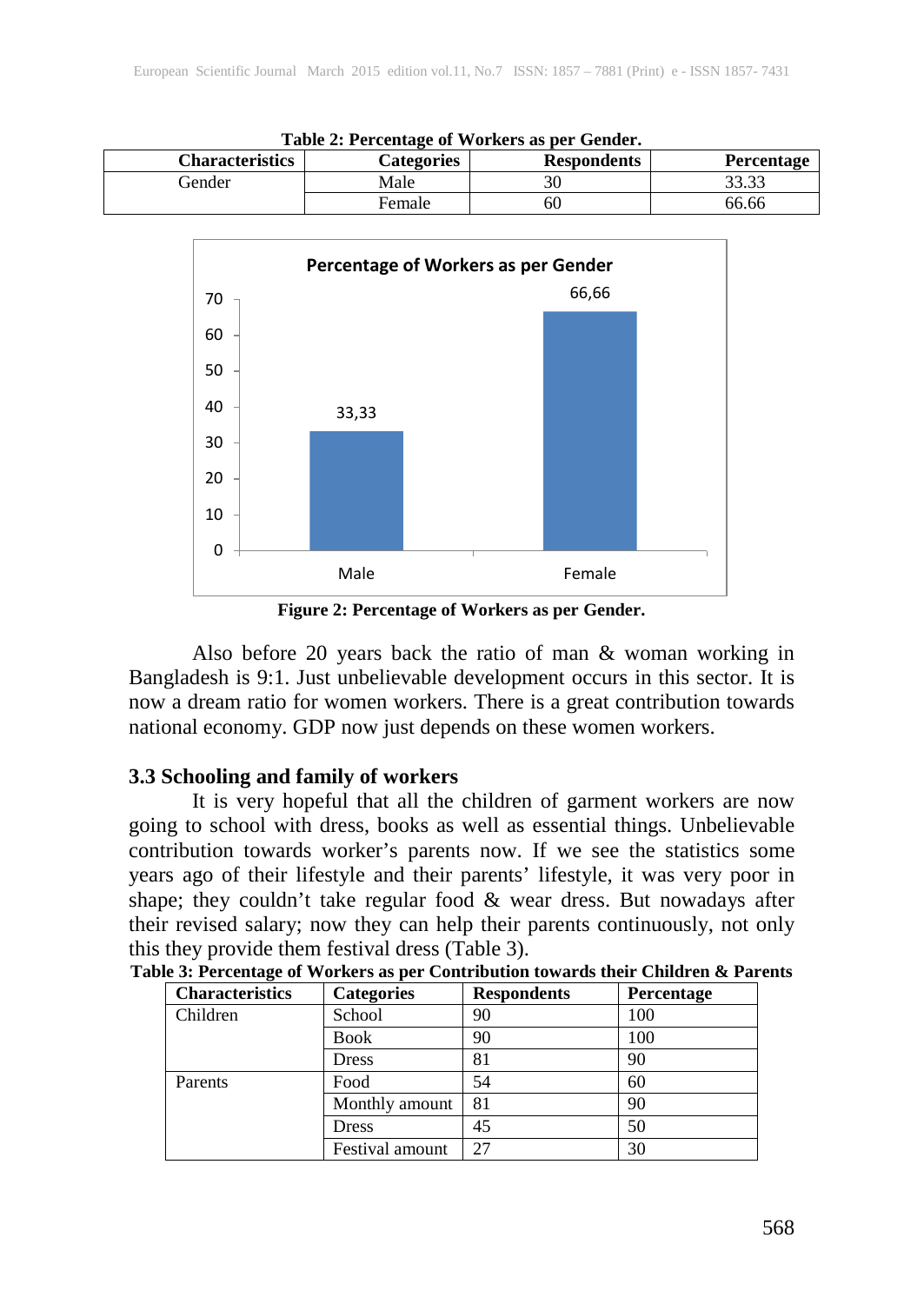

**Figure 3: Percentage of Workers as per Contribution towards their Children & Parents.**

#### **3.4 Residence facilities**

Proper sanitation issue now also improving not only for garments workers but also for total Bangladesh. This is a massive improvement for Bangladesh. 80% of garments & textile workers get sanitation. But main problem is sharing of a toilet; about 20-30 persons now use one toilet which create not only problem but also unhygienic. Maximum workers want a toilet for every 10 persons. Water supply is a very big issue, now they are very much struggling for clean water supply. About 61.1% workers get water (Table 4) but not sufficient for their bath & washroom as well as workers are unhappy for pure drinking water. So it is very needed to solve their clean water supply. But in their working place now they are getting pure drinking water which is supplied by the factory management.

| <b>Characteristics</b> | <b>Categories</b>   | <b>Respondents</b> | Percentage |
|------------------------|---------------------|--------------------|------------|
| Residence              | proper sanitation   | 72                 | 80         |
|                        | proper water supply | 54                 | 61.1       |
|                        | Proper gas supply   | 84                 | 93.33      |
|                        | proper electricity  | 12                 | 13.33      |
|                        | Television          | 90                 | 100        |

**Table 4: Percentage of Workers as per Residence Facilities.**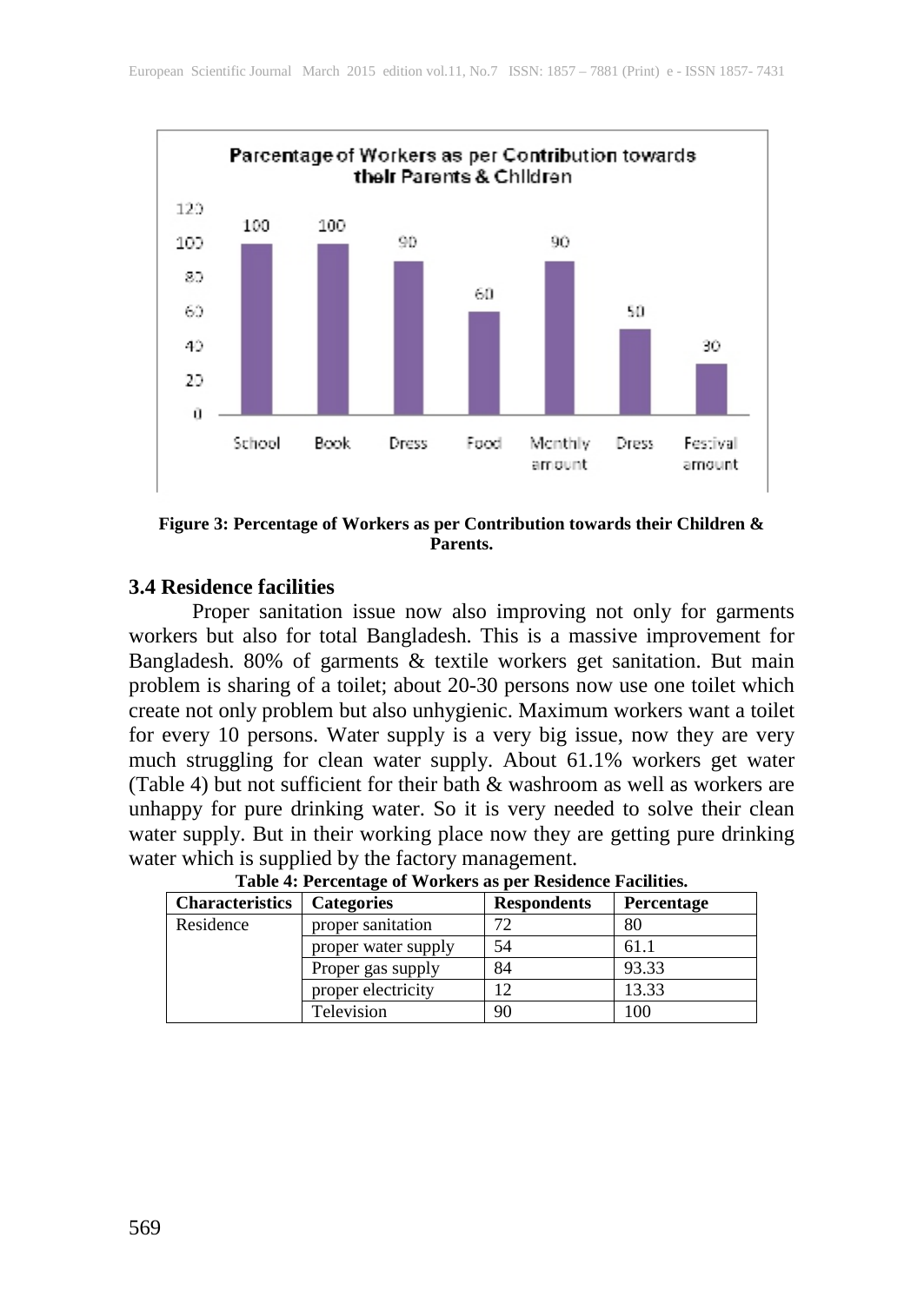

**Figure 4: Percentage of Workers as per Residence Facilities.**

The most of the workers satisfied about their gas supply in residence for cooking in Dhaka & Gazipur zone and the percentage is 93.33% (Table 4).

It is a matter of sorrow that maximum workers are unhappy with supply of electricity for daily needs in their residence. Only 13% workers are covered with good electricity support (Table 4). Load shading is a common issue in each & every industrial area. Though they are very tired after their hard work in factory they want a sound sleep at night. On the other hand they cannot manage a generator if the electricity supply is not sufficient. They live in a very tiny house if they have no electricity at night they feel very bored. Also in summer there is very much problem of humidity and temperature. The temperature in summer is almost out of control. Sometimes it goes about 34 degrees centigrade. Due to very small residence they feel very unhappy in summer during the absence of electricity and table 4 shows that, bout 100 percent of workers spend their leisure by watching television.

#### **3.5 Working hours of Workers**

In recent time it is argued that the crisis in the Ready Made Garment (RMG) sector is not only limited to the wages and allowances of the workers but also with working hours. Productions and exports of the factories have been decreased and the price of the apparels is also decreasing in the international market. The owners of this industry allege that, the supply of gas and electricity is not continuous, because of which they are compelled to use generators to keep the production process of the factories uninterrupted,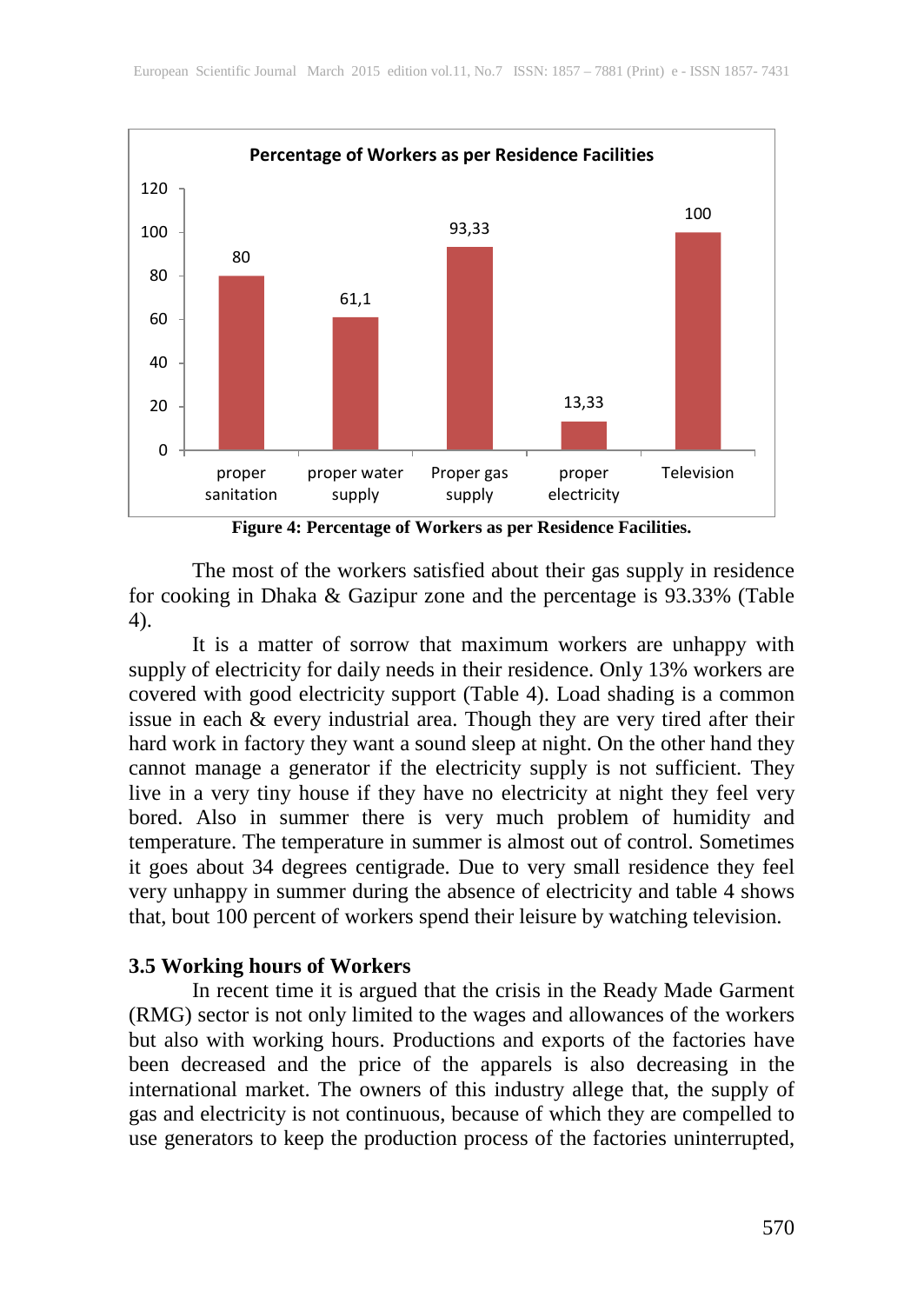resulting in the increasing cost of productions. But it is urgent to reduce the cost of production to comply with the foreign customer's demand and the competitive international price. Moreover, serious and untoward incidents in the form of chaos and confusions are frequently happened in this sector on the basis of rumors and petty demands of the workers.

Working hour is a very important factor for every workers life. Textiles & apparels sector is a sector where workers are doing their work each & every day because it is directly related with physical production. If working hour is more than production is more. Table 5 shows 50 percent of worker's working hours is 10 hours although standard working hour is 8 per day (ILO, 2005).

| THOICE. THE COMMON OF THE COMMON HOTELS TO CHANGE THE COMMON |              |                    |                   |  |
|--------------------------------------------------------------|--------------|--------------------|-------------------|--|
| <b>Characteristics</b>                                       | <b>Hours</b> | <b>Respondents</b> | <b>Percentage</b> |  |
| Working hour                                                 |              | 30                 | 33.33             |  |
|                                                              |              |                    |                   |  |
|                                                              |              |                    | 11.11             |  |
|                                                              |              |                    | 5.55              |  |
|                                                              |              |                    |                   |  |

**Table 5: Percentage of Workers as Per Working Hours.**



**Figure 5: Percentage of Workers as per Working Hours**.

#### **3.6 Income of Workers**

Maximum worker doing work 10 hours a day, the situation is improve day by day due to pressure of complains, Government & International customers.

The most important & highlighted issue for garments worker is their income. Amidst some of the biggest worker movements and unrest in the history of Bangladesh in which precious lives have been lost and hundreds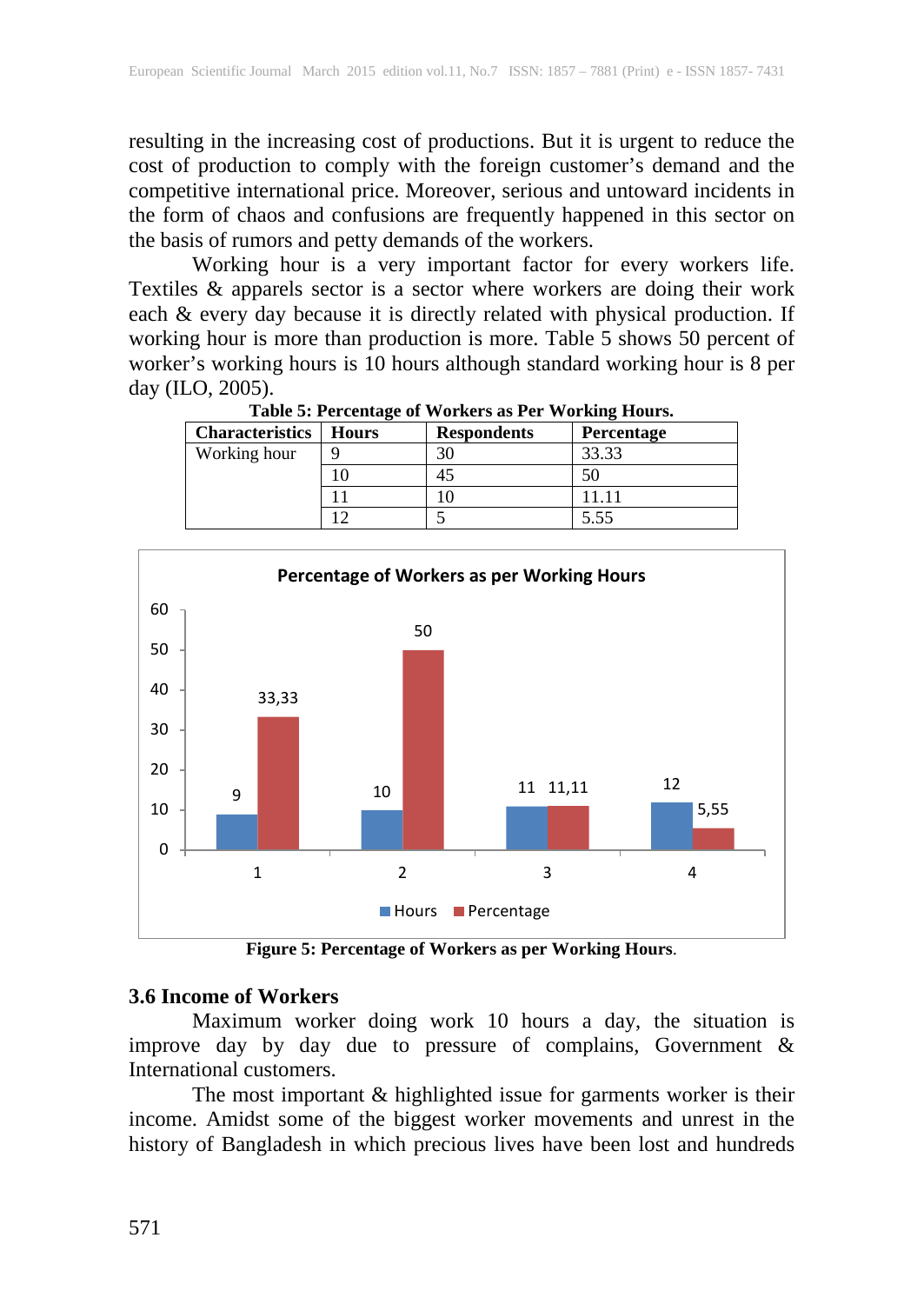injured, the wage board published the gazette declaring BDT 5300 as the minimum wage for workers (Wage Gazette, 2013). In this gazette, the distribution is 3,000BDT as basic, 1,200BDT as house rent, 2,50BDT as medical allowance, 200BDT as transport allowance and 650BDT as food allowance under the new minimum wage structure (Wage Gazette, 2013). In Bangladesh there is huge demand of garment workers. It has been observed in survey that entry level garments & textile workers are called helper and their wage is 7000-8000 BDT per month including overtime and it will continue for months. When they migrate to other factory or they promoted to assistant operator or operator they get monthly 9000-10000BDT per month. Also it is a blessing for Bangladeshi workers that they have huge facility to migrate from one factory to another for the availabilities of factories as well as it is a big marketplace of workers. This is only reason they can increase their salary after a certain period of time.

| Table 0. I creditage of Workers as per income. |               |                    |                   |  |
|------------------------------------------------|---------------|--------------------|-------------------|--|
| <b>Characteristics</b>                         | Income<br>per | <b>Respondents</b> | <b>Percentage</b> |  |
|                                                | month         |                    |                   |  |
| Income                                         | 7000-8000     | 21                 | 23                |  |
|                                                | 8000-9000     | 22                 | 24                |  |
|                                                | 9000-10000    | 43                 | 48                |  |
|                                                | 10000-11000   |                    |                   |  |

**Table 6: Percentage of Workers as per Income.**



**Figure 6: Percentage of Workers as per Income.**

Also skill worker is the key for RMG products, so Human Resources department have a great responsibility to find out skill worker for their factory. Some of the factory provides incentive to skill workers as per production so there is huge scope to income. Income also may increase if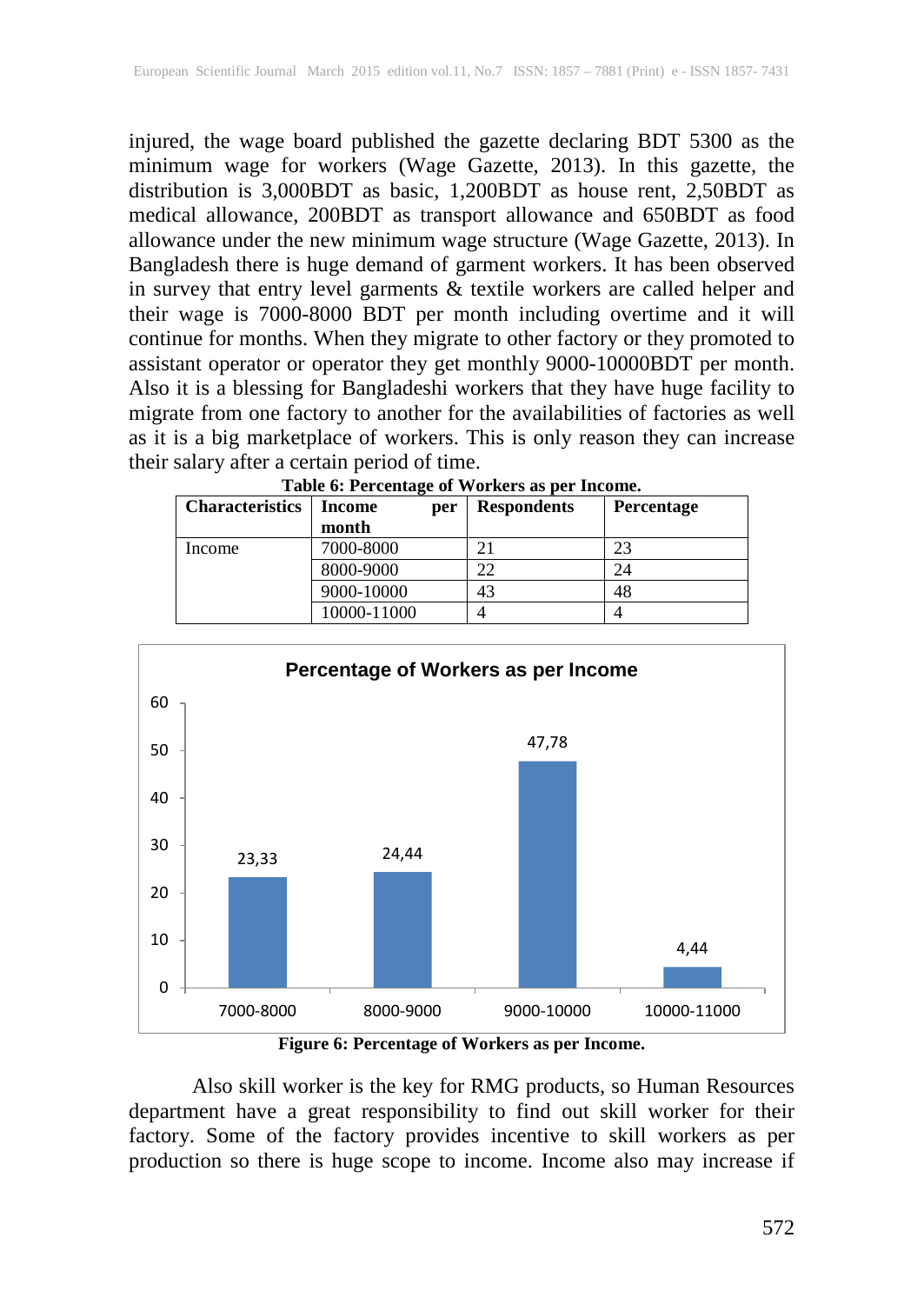workers get promotion as a supervisor or in charge which means his/her earning almost 20000 BDT/month.

Maximum about 47.78% workers income is 9000-10000 BDT/month (Table 6) though it is not sufficient but the situation is continuously improving (survey, 2015).

**Suggestions:** we have seen the status of garments workers from various points of view above. Moreover, for improving the working conditions, setting a better working place and flourishing the readymade garment sector, industries should maintain the following COC issues those have been asked by different EU or USA buyers:

- 1. Prohibition of Child Labor
- 2. Prohibition of Forced labor.
- 3. No Discrimination.
- 4. Occupational Health & Safety (OHS).
- 5. Disciplinary Practices/ Harassment.
- 6. Freedom of association and right to collective bargaining.
- 7. Welfare facilities.
- 8. Compensation & Benefits.
- 9. Working Hours.
- 10. Grievance procedure.
- 11. Environmental Protection.
- 12. Custom compliance.
- 13. Security compliance.

# **Conclusion:**

Bangladesh is a developing country with high growth opportunity. It has huge opportunity in its garment & textile industry. The country is a part of Generalized System of Preferences (GSP) which enabled the country to become the second largest exporter to the European Union. It also has a significant share of United States market. Bangladesh enjoyed duty-free access to Western markets. This benefit plus the low wages helped the country to become the world's second largest apparel exporter after China. Though Bangladesh has high foreign demand for its garments, it has to bring improvement in some areas like labor wages, business climate, trade logistics and skills of the workers. If the country can eliminate all limitations related to garment export, it can become world's number one largest exporter. Also, the quality of the product has to be ensured to sustain in the long run. Bangladesh has to improve the productivity to sustain in the market. The labors of Bangladesh have low skills which are the constraint of the productivity and growth of RMG exports of the country. If the country can overcome these constraints, it could do much better in the garment industry. Once Bangladesh can ensure best and high quality products along with better